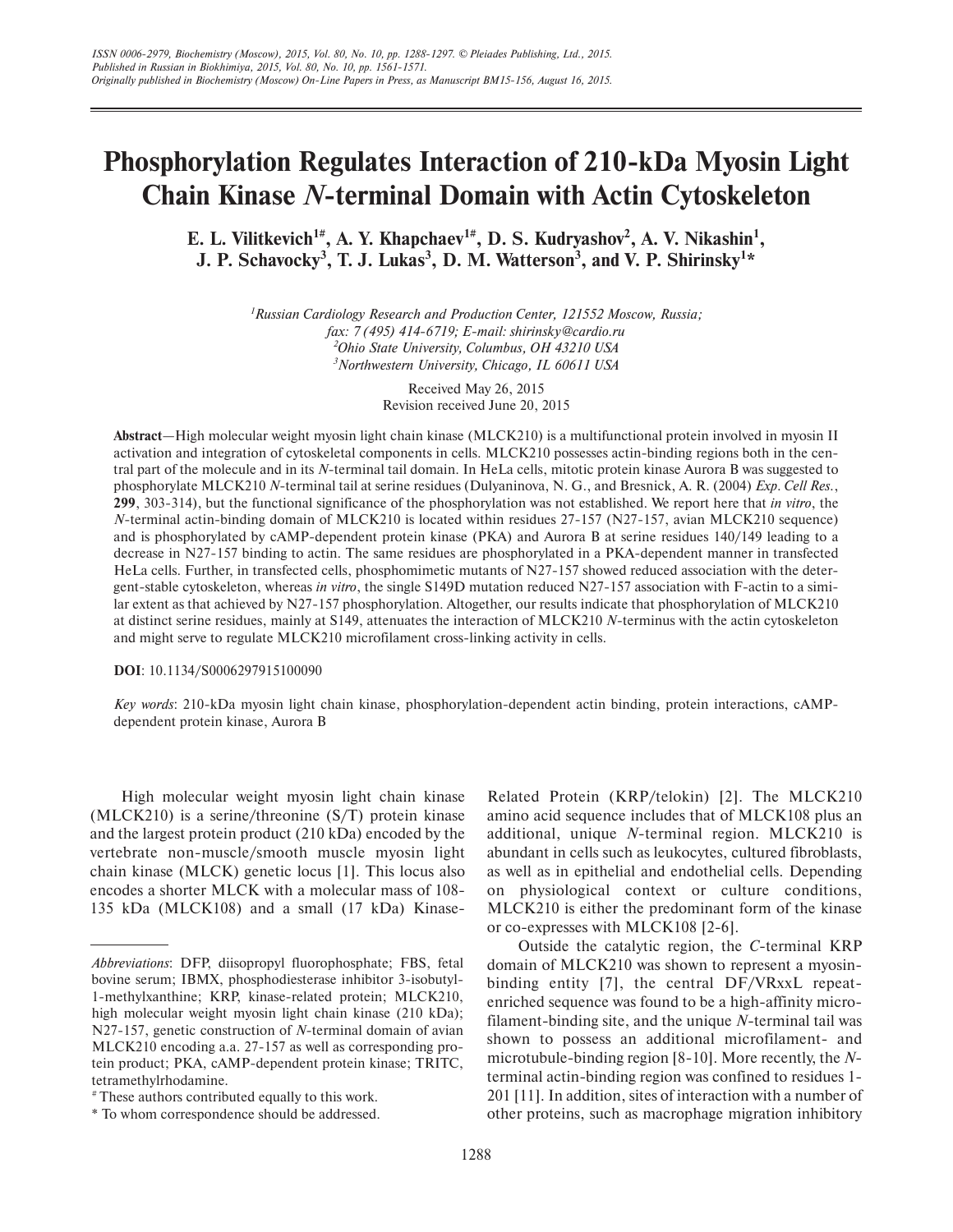factor (MIF), cortactin, supervillin, hARD1 acetylase, Pyk2, and p60<sup>src</sup> tyrosine protein kinases were mapped along the MLCK210 sequence [6, 12-16].

Relevant to the cytoskeleton interaction activities of MLCK210, a prevailing model suggests that in non-muscle cells, MLCK210 functions as a cytoskeleton integrator and motility organizer [9]. In this model, MLCK210 resides on microfilament bundles via its central highaffinity actin-binding site, whereas both the *N*- and *C*terminal tails of the molecule are engaged in reversible interaction with other cytoskeletal and motile components of the cell. While MLCK210 resides on actin filaments, its KRP-domain binds to soluble monomeric non-muscle myosin II and facilitates the presentation of myosin II to the catalytic core of the kinase. Phosphorylation of myosin II allows self-assembly of myosin filaments, thereby supporting localized actomyosin motility. Similarly, the *N*-terminal microfilament and microtubule binding regions are viewed as important for integrating MLCK210 with other cytoskeletal structures to provide localized control of cytoplasm stiffness and motility. It has been demonstrated that the *N*-terminal domain of MLCK210 can be phosphorylated during interphase and mitosis of HeLa cells [17], but the phosphorylated residues have not been identified. On the other hand, a phosphopeptide derived from the *N*-terminal domain of MLCK210 and containing phosphoserine, homologous to S149 in the chicken protein, has been detected in mouse brain tissue [18, 19]. However, in both these cases, the functional significance of phosphorylations of MLCK210 *N*-terminal domain and the linkage of site-specific phosphorylation to candidate protein kinases remain to be clarified.

To address the gaps in knowledge about the MLCK210 *N*-terminal domain phosphorylation and its potential functional significance, we refined the localization of actin-binding activity, identified the phosphorylation sites, and linked the site-specific phosphorylation to changes in MLCK210 actin-binding and subcellular localization. Our results are consistent with phosphorylation at specific *N*-terminal tail domain sites being a mechanism to modulate the interaction of MLCK210 with the cytoskeleton, thereby providing for localized biological responses mediated by MLCK210.

#### MATERIALS AND METHODS

**Reagents** were of analytical grade and purchased from Sigma and Fisher Scientific (USA).

**Molecular biology.** The structural relationship of MLCK210 *N*-terminal tail constructs used in this study and full-length MLCK210 is shown in Fig. 1. Amino acid residue numbers are given for chicken MLCK210 [1]. The N201 construct was described earlier [9, 11]. DNA restriction and modifying enzymes were from New



**Fig. 1.** MLCK210 *N*-terminal tail constructs used in the study. Relationships of various recombinant constructs to the full-length MLCK210 are depicted. White boxes, IgG-C2 domains. CaM-Reg, calmodulin binding and regulatory domain. KRP, Kinase-Related Protein domain.

England Biolabs (USA), Fermentas (Lithuania), and Sileks (Russia). Qiagen (Germany) kits were used for plasmid DNA purification and agarose gel extraction. Primers were ordered from Syntol (Russia); sequences of all the primers used in the present study are available on request. The N27-157 construct was produced by PCR using a pETN452 clone [9] as a template and subcloned in pAsk-IBA3 vector (IBA GmbH, Germany) at EcoRI and NcoI sites so that resulting N27-157 construct acquired the Strep-tag encoding sequence at its 3′-end. Next, N27-157-Strep-tag coding sequence was PCRamplified and subcloned in  $pET21(d+)$  (Novagen, USA) at EcoRI and HindIII sites for protein production in bacteria. The final insert encoded for N27-157-Strep-tag followed by a stop codon (N27-157).

For expression in eukaryotic cells, the N27-157- Strep-tag sequence was PCR-amplified and subcloned in pFlag-CMV2 vector (Sigma) at EcoRI and BamHI sites to yield N27-157 with both 5′-Flag- and 3′-Strep-tags. For mutation of S140 and S149 into either aspartate or alanine residues, a site-directed mutagenesis approach (Stratagene, USA) was applied in compliance with the manufacturer's directions. All the constructs were verified by DNA sequencing.

**Protein preparation.** Actin was isolated from rabbit skeletal muscle acetone powder according to the standard method of Spudich and Watt [20]. His-tagged N201 [11] and Strep-tagged N27-157 were isolated, respectively, on TALON-Resin (Clontech, USA) or Strep-Tactin Agarose (IBA GmbH) according to the manufacturers' directions, except all buffers additionally contained 0.1 mM diisopropyl fluorophosphate (DFP; Sigma) to inhibit proteases. N27-157 was dialyzed in buffer containing 10 mM MOPS, pH 7.0, 100 mM NaCl, 1 mM  $MgCl_2$ , 0.1 mM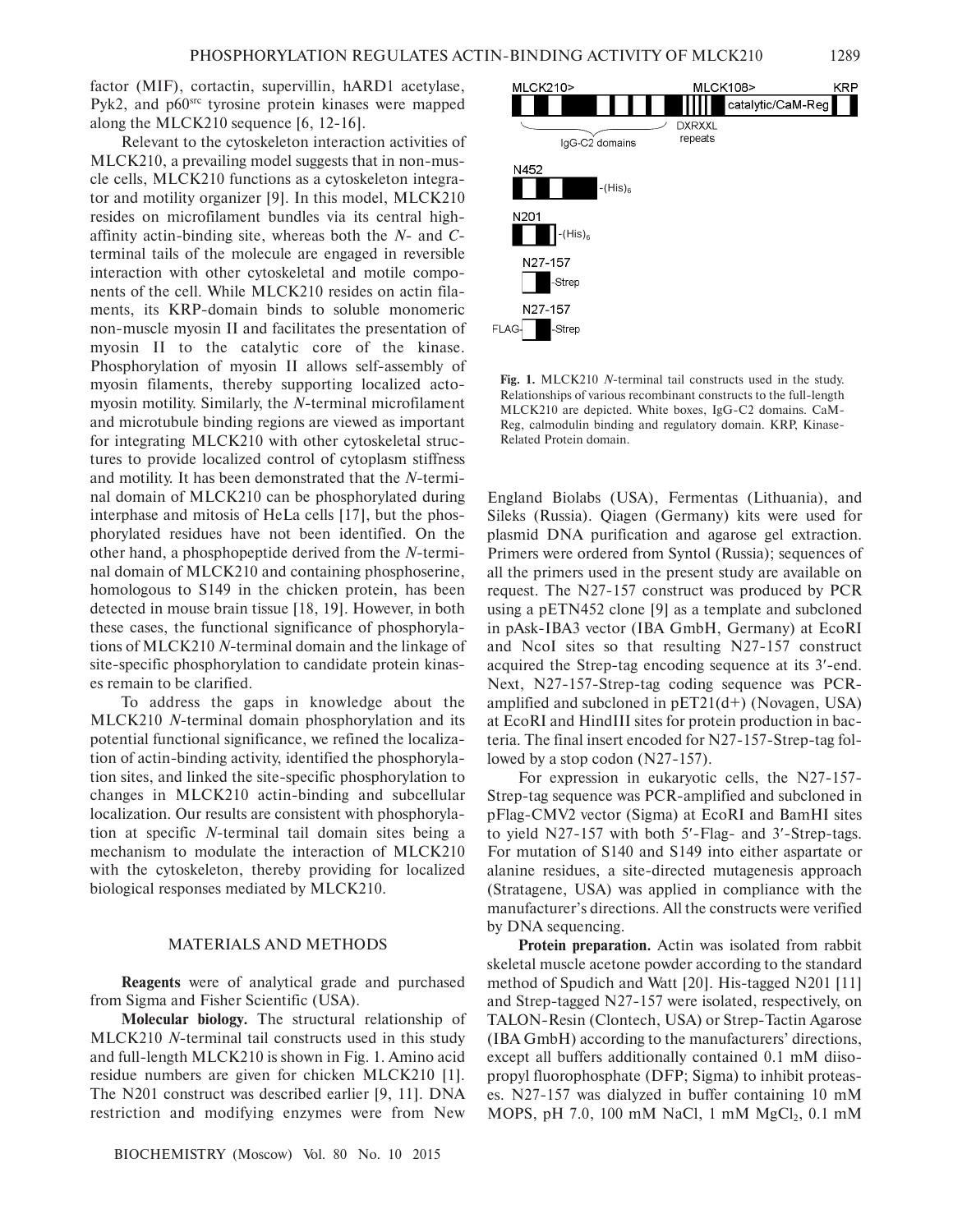EGTA, and 1 mM dithiothreitol (DTT) and drop-frozen in liquid nitrogen. The proteins were stored at  $-70^{\circ}$ C until use.

Protein concentration was measured by spectrophotometry using the following extinction coefficients and molecular weights: G-actin,  $OD_{290nm}^{lmg/ml} = 0.62$  (43 kDa); N201, OD<sup>1</sup><sub>280nm</sub> = 1.08 (22 kDa); N27-157, OD<sup>1</sup><sub>280nm</sub> = 1.42 (16 kDa).

**Co-sedimentation assay.** Actin was polymerized by dialysis in a sedimentation buffer (10 mM MOPS, pH 7.0, 100 mM NaCl, 1 mM MgCl<sub>2</sub>, 0.1 mM EGTA, 1 mM DTT). To analyze the interaction of N27-157 and phospho-N27-157 (2.5 to 30  $\mu$ M) with F-actin (5 to 15 µM), the proteins were mixed in the abovementioned buffer, incubated for 20 min at room temperature, and centrifuged at 100,000*g* for 30 min. Supernatant and pellet fractions were analyzed by 12% SDS-PAGE and Coomassie Brilliant Blue R-250 staining.

**Electrophoresis and Western blotting.** SDS-PAGE was conducted using the system of Laemmli [21]; gels were stained with Coomassie Brilliant Blue R-250. Western blotting was done according to the method of Towbin et al. [22] using a semi-dry electroblotter unit (Bio-Rad, USA). The proteins were transferred to either Immobilon P polyvinylidene difluoride (PVDF) or nitrocellulose filters (Millipore, USA). Immunoblots were probed with either monoclonal antibody M2 to Flag epitope (Sigma), antibody to phosphoserine (GenTex, USA), anti-Strep-tag II antibody (IBA GmbH), or antibody to GAPDH (Sigma), and secondary antibodies conjugated with horseradish peroxidase (Pierce, USA) followed by treatment with ECL reagent (GE Healthcare, UK) and exposed to X-ray films (Fotochemische Werke GmbH, Germany). Gels and developed X-ray films were digitized using a Hewlett-Packard (USA) scanner and subjected to densitometric analysis using the NIH Image 1.59 software (NIH, USA).

*In vitro* **phosphorylation and determination of phosphorylation sites.** Phosphorylation of recombinant MLCK210 fragments *in vitro* (the final concentration varied from 10 to 18.3  $\mu$ M) was carried out in a buffer containing 10 mM MOPS, pH 7.4, 100 mM NaCl, 1 mM  $MgCl<sub>2</sub>$ , 0.1 mM EGTA, 1 mM DTT in the presence of 0.5 mM  $\gamma$ -[<sup>32</sup>P]ATP (GE Healthcare). The reaction was started by addition of either the catalytic subunit of cAMP-dependent protein kinase (PKA; New England Biolabs, USA) or Aurora B protein kinase (Cell Signaling, USA) to a final concentration of 0.22 or  $0.12 \mu M$ , respectively. Aliquots of the reaction mixture were spotted on Whatman (USA) filters in triplicates. Filters were washed with a phosphate buffer containing 10% trichloroacetic acid and subjected to liquid scintillation counting. Additionally, radioactive samples were separated by SDS-PAGE; the gels were stained with Coomassie Brilliant Blue R-250 and exposed to X-ray films. Alternatively, signal intensities of radioactive protein bands were quantified using a Storm Phosphorimager (Molecular Dynamics, USA).

For determination of PKA phosphorylation sites in N201 using mass spectroscopy, an aliquot of N201 protein was phosphorylated by PKA *in vitro* for 2 h at 37°C. The reaction mixture was separated by 12% SDS-PAGE; the Coomassie-stained N201 protein band was excised and subjected to trypsinolysis. Peptides were extracted from the gel and separated by HPLC using a nanoscale C18 reverse-phase column (Zorbax C18,  $0.075 \times 50$  mm). Peptides were eluted using a 0-60% acetonitrile gradient in aqueous 0.1% formic acid solution for 60 min at a flow rate of 0.3 µl/min. Spectral data were collected in an Agilent 1100 XCT ion trap LC-mass spectrometer run in data-dependent positive ion MS/MS mode. The instrument collected five MS/MS spectra per cycle and previously collected parent ions were excluded for 2 min. Phosphopeptide identifications were established by analysis of spectra using the Agilent Spectrum Mill (Agilent Technologies, USA) and Mascot (Matrix Science, USA) protein database search engines (restricted to avian species). Assessment of spectral quality and validation of peptides are described in [23].

**Analysis of N27-157 actin binding in cells.** Cell culture plastic ware was from Corning (Netherlands). HeLa cells were cultured in DMEM (Invitrogen) supplemented with 10% fetal bovine serum (FBS) (HyClone, USA) at  $37^{\circ}$ C in a 5% CO<sub>2</sub> incubator. In 35-mm dishes, cells at a confluency of 50-70% were transfected with either pFlag-N27-157 wild-type or phospho-mutant constructs using a Maxifectin-21 kit (Pepline, Russia) according to the manufacturer's protocol. Twenty-four hours post-transfection, the soluble fraction was extracted from transfected HeLa cells with a buffer containing 2 mM  $KH_2PO_4$ , 10 mM Na2HPO<sup>4</sup> , pH 7.4, 150 mM NaCl, 2.4 mM KCl, 1 mM EGTA, 0.5% Triton X-100, 0.1 mM DFP. Cells were incubated with 50 µl of the extraction buffer for 10 min on ice, and all liquid was recovered and mixed with 25  $\mu$ l of 3× SDS-PAGE sample buffer. Then, 75  $\mu$ l of 1× SDS-PAGE sample buffer was added to recover the detergent-insoluble cytoskeleton fraction from the dish with a rubber policeman. Samples of the soluble and cytoskeletal fractions of HeLa cells were boiled for 3 min and analyzed by 10% SDS-PAGE and immunoblotting.

**Analysis of N27-157 phosphorylation in cells.** HeLa cells were cultured in 35-mm dishes as above to reach 50- 70% confluency and transfected with 3 µg of either pFlag-N27-157 or pFlag-N27-157(S140A, S149A) using a standard  $Ca^{2+}$ -phosphate transfection method. Three days post-transfection, the culture medium was changed for 1.8 ml DMEM/10% FBS additionally containing [<sup>32</sup>P]orthophosphate (Leypunsky Institute for Physics and Power Engineering, Obninsk, Russia; 8 MBq per 60 mm plate) and incubated overnight. Next day, the medium was replaced with 1.8 ml of DMEM without FBS but containing  $\lceil^{32}P\rfloor$ orthophosphate (8 MBq). In 1 h, 1 ml of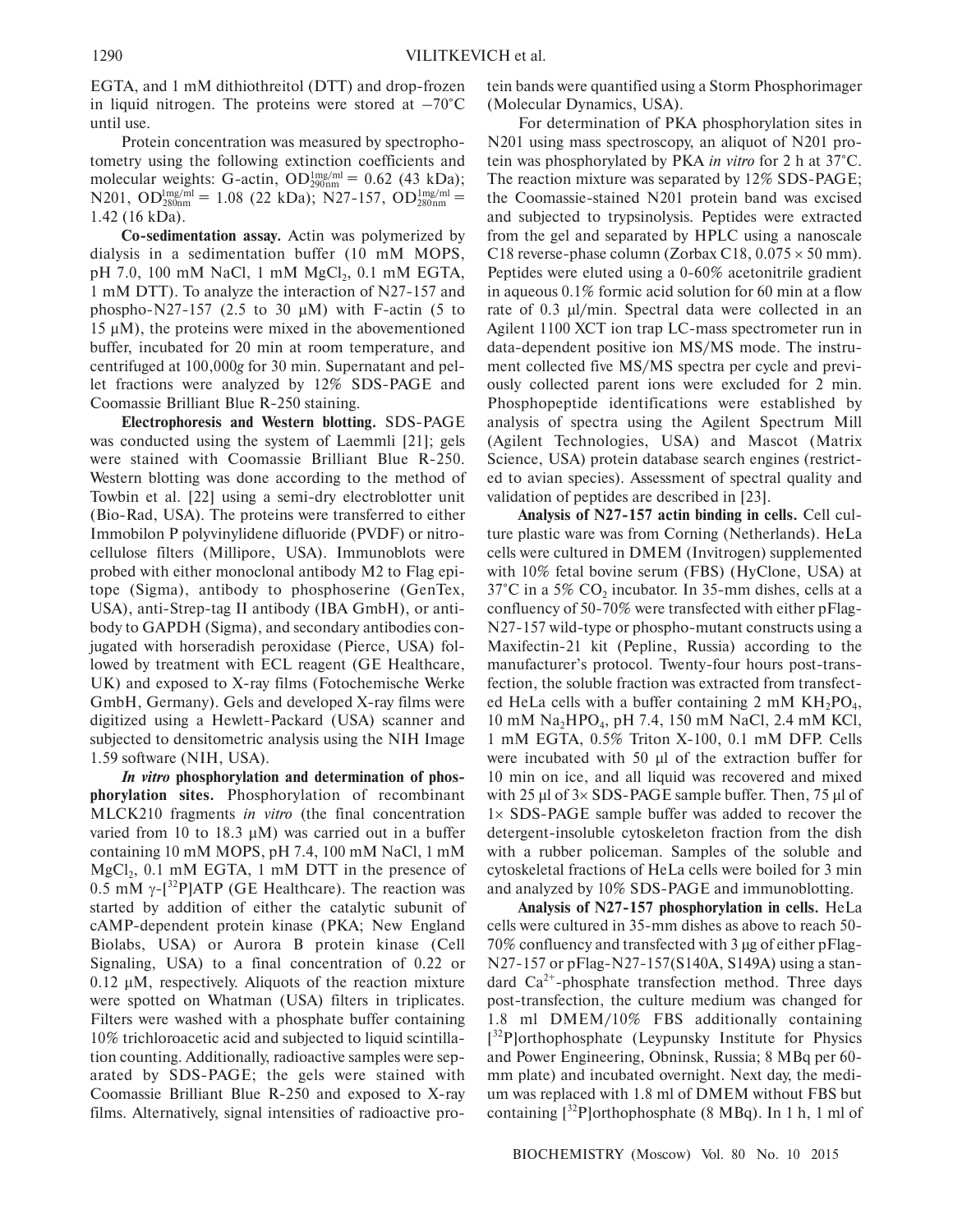the medium was discarded and the cells were treated with a mixture containing 10 µM forskolin (Alexis Biochemicals, USA), 1 µM okadaic acid (LC Laboratories, USA), and 100  $\mu$ M phosphodiesterase inhibitor IBMX (Loba Feinchemie GmbH, Austria) with or without 1 µM PKA inhibitor KT5720 (Calbiochem, USA) for 40 min at  $37^{\circ}$ C in a  $5\%$  CO<sub>2</sub> atmosphere. Simultaneously, the corresponding volume of the vehicle (dimethyl sulfoxide, DMSO; Sigma) was added to control plates. The cells were rinsed with ice-cold PBS and lysed with 300 µl of a buffer containing 100 mM Tris-HCl, pH 8.0, 1 M NaCl, 1 mM EDTA, 0.1% Triton X-100, and both protease (Roche, Switzerland) and phosphatase inhibitor cocktails (Thermo Scientific, USA). The cellular DNA was needle-sheared followed by spinning at 13,000 rpm at 4°C in a tabletop centrifuge to remove cellular debris. The supernatant was incubated with 50 µl of Strep-Tactin Sepharose for 1 h at 4°C. Following incubation, the beads were washed with 100 mM Tris-HCl, pH 8.0, 150 mM NaCl, and 1 mM EDTA. Next, 50  $\mu$ l of 1× SDS-PAGE sample buffer was added to the Strep-Tactin beads, boiled for 3 min, and the soluble fraction was subjected to 10% SDS-PAGE and electrotransferred onto a PVDF filter. The filter was dried, stained with Ponceau S, and exposed to a Storage Phosphor Screen for 3 weeks. Phosphate content in N27- 157 protein bands was analyzed using a Storm Phosphorimager. The resulting images were processed with the ImageJ software (NIH, USA). The same PVDF filter was immunostained using a monoclonal antibody to Flag epitope to normalize radioactivity signal by N27-157 protein loading, i.e. the relative radioactive phosphate content in N27-157 constructs was calculated as a ratio of the phosphorimager signal intensity to the intensity of anti-Flag ECL signal in the same samples. In selected experiments, PVDF filter was then stripped of anti-Flag and secondary antibodies [24] and re-probed with an anti-phosphoserine monoclonal antibody.

**Immunocytochemistry.** For fluorescent microscopy, cells were fixed in 3.7% formaldehyde in PBS, permeabilized with 1% Triton X-100 in PBS, and processed for immunofluorescent staining (secondary antibodies labeled with Alexa Fluor 488 and TRITC-labeled phalloidin were from Molecular Probes, USA). Immunofluorescent images were obtained using a Zeiss Axiovert 200 microscope (Zeiss, Germany) equipped with an AxioCam cooled CCD camera and Axiovision v.3.1 software and assembled in Adobe Photoshop v.6.0 (Adobe Systems, USA).

#### RESULTS

*N***-terminal actin-binding region of MLCK210.** The intracellular localization of Flag-tagged N27-157 was assessed in transiently transfected HeLa cells. Figure 2

BIOCHEMISTRY (Moscow) Vol. 80 No. 10 2015

(a-c) demonstrates that in spread interphase cells, N27- 157 colocalizes with microfilament bundles as visualized by TRITC-phalloidin staining (arrows). In rounded mitotic (metaphase) cells, anti-Flag immunostaining was associated with F-actin positive hair-like projections on cell membrane, whereas no Flag-positive structures are detected in the inner cytoplasm (Fig. 2, d-f).

**PKA phosphorylation sites in the** *N***-terminal actinbinding region of MLCK210.** The *N*-terminal actin-binding region of MLCK210 possesses several consensus sites recognized by PKA such as R/KxS, where x is any amino acid. We determined sites affected by PKA in chicken MLCK210 *N*-terminus using mass spectroscopy and a longer version of the actin-binding region, N201 [11]. PKA incorporated 1.5-2.0 moles of phosphate per mole of N201 *in vitro* (data not shown). Analysis of mass spectra revealed S140 and S149 as phosphorylated residues in a single phosphopeptide <sup>134</sup>TPGGRL**S**VPPVEHRP**S**I-WGESPPK<sup>157</sup> derived from N201. The  $m/z$  of the peptide was 914.5; it corresponds to a triple-charged peptide with a parent mass of 2740 Da. Phosphorylation site assignments were based upon neutral loss ions corresponding to the underlined serine residues in the peptide.

**PKA and Aurora B kinase phosphorylate common serine residues in** *N***-terminal actin-binding region of MLCK210.** Given that the shorter version of MLCK210 *N*-terminal actin-binding region N27-157 includes PKA phosphorylation sites determined in N201, we continued analysis of these sites using the N27-157 construct. To confirm the phosphorylation sites within N27-157, S140 and S149 were mutated to alanine residues. Recombinant wild-type N27-157 and its double alanine mutant were treated *in vitro* by two protein kinases, PKA and Aurora B. As judged by radioactive phosphate incorporation, both PKA and Aurora B kinase more readily phosphorylated wild-type N27-157 (Fig. 3a). PKA (Fig. 3a, left) incorporated  $1.730 \pm 0.116$  moles of phosphate per mole of N27-157 and  $0.545 \pm 0.037$  moles of phosphate per mole of N27-157(S140A, S149A). Aurora B kinase (Fig. 3a, right) incorporated  $0.287 \pm 0.030$  mole of phosphate per mole of N27-157 and only  $0.025 \pm 0.004$  mole of phosphate per mole of N27-157(S140A, S149A). Thus, the substitution of S140 and S149 for alanine residues led to a marked decrease in phosphate incorporation by PKA and Aurora B and confirmed these sites as available for posttranslational modification in N27-157. Noteworthy, N27-157(S140A, S149A) still incorporates a significant amount of radioactivity in the presence of PKA, raising the possibility that cryptic phosphorylation site(s) are present in this fragment.

**PKA is involved in phosphorylation of** *N***-terminal actin-binding region of MLCK210 in HeLa cells.** For evaluation of N27-157 phosphorylation in living cells, we transiently expressed N27-157 and N27-157(S140A, S149A) in HeLa cells, loaded them with  $[32P]$ orthophosphate, and challenged to activate or inhibit PKA activity.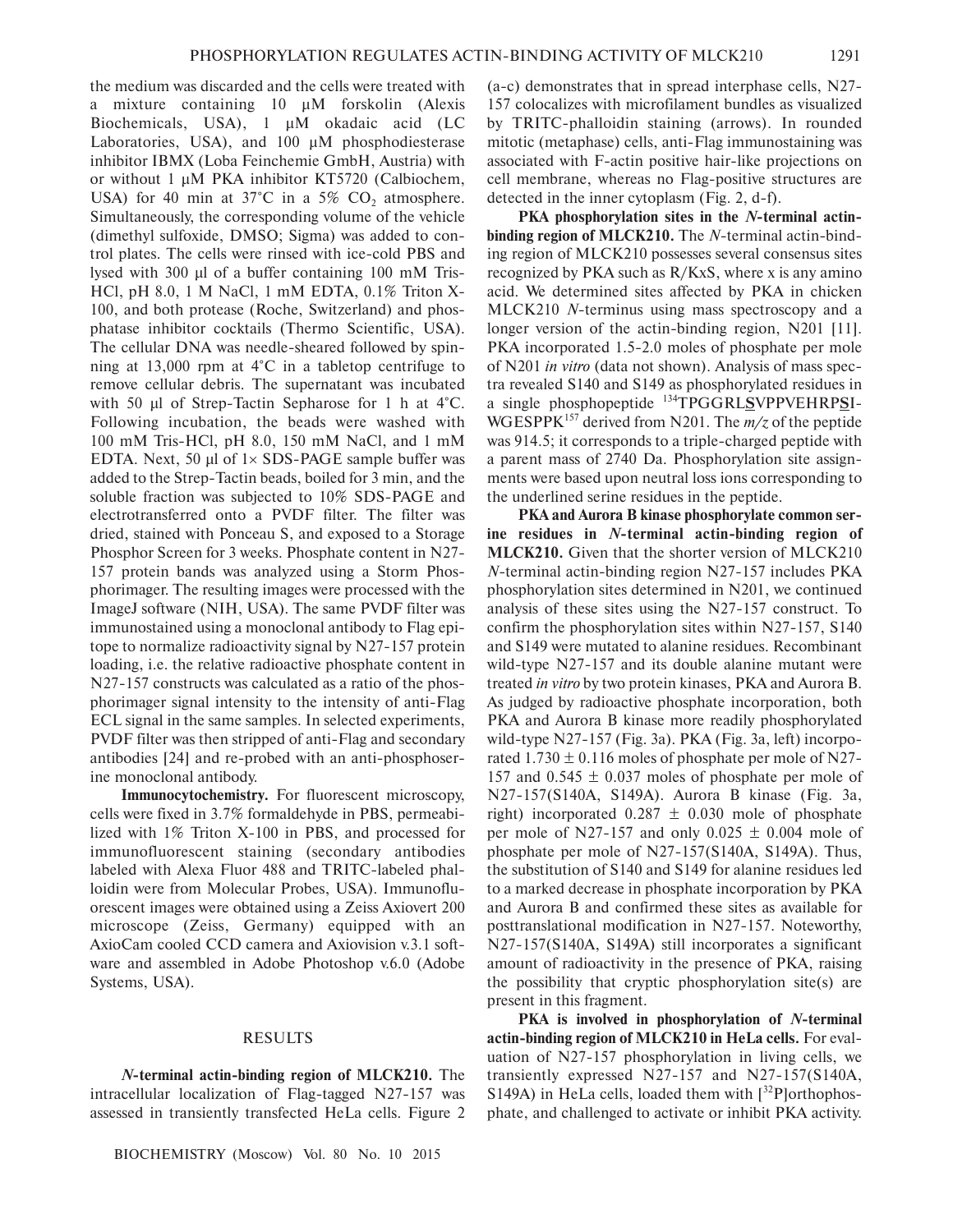

**Fig. 2.** Colocalization of N27-157-Flag with actin cytoskeleton in HeLa cells. Cell were transfected with N27-157 containing Flag epitope at the *N*-terminus and processed for immunostaining 24 h later. a, d) Anti-Flag immunostaining; b, e) filamentous actin staining with TRITCphalloidin; c, f) merged images. Arrows point to microfilament bundles. Nuclei are stained with 4',6-diamidino-2-phenylindole (DAPI). Bar, 10 µm (a-c), 5 µm (d-f).

Then, N27-157 was recovered from cell lysates using an affinity resin; the incorporated radioactivity was quantified and normalized to N27-157 protein content.

As shown in Fig. 3b (left), in HeLa cells radioactive phosphate was incorporated in N25-157 under basal cell growth conditions. Simultaneous treatment of HeLa cells with adenylate cyclase activator forskolin and phosphodiesterase inhibitor IBMX (aimed at endogenous PKA activation) as well as with protein serine/threonine phosphatase inhibitor, okadaic acid, resulted in a modest increase in  $\lceil \frac{32P}{P} \rceil$ phosphate incorporation in N27-157. When PKA inhibitor KT5720 was added to the challenging agent mixture, radioactive phosphate content of N27- 157 decreased 1.5-fold below the level observed under basal cell growth conditions and about 1.8-fold below the level in cells treated with forskolin, IBMX, and okadaic acid.

In HeLa cells, there was a lower basal level of radioactive phosphate incorporation in N27-157(S140A, S149A) mutant as compared to N27-157 (Fig. 3b, right). However, upon simultaneous treatment with forskolin, IBMX, and okadaic acid, the normalized radioactivity of N27-157(S140A, S149A) increased above that of N27- 157 and remained elevated even in the presence of the PKA inhibitor. Similar results were obtained when we used anti-phosphoserine monoclonal antibody to determine the phosphoserine content in both wild-type N27- 157 and its double alanine mutant (data not shown).

**Phosphorylation by PKA attenuates actin-binding activity of N27-157** *in vitro***.** Interaction of N27-157 with F-actin was confirmed *in vitro* by a co-sedimentation assay using recombinant purified N27-157. Figure 4 demonstrates that, under the conditions used, N27-157 was found in the pellet fraction only if F-actin was

BIOCHEMISTRY (Moscow) Vol. 80 No. 10 2015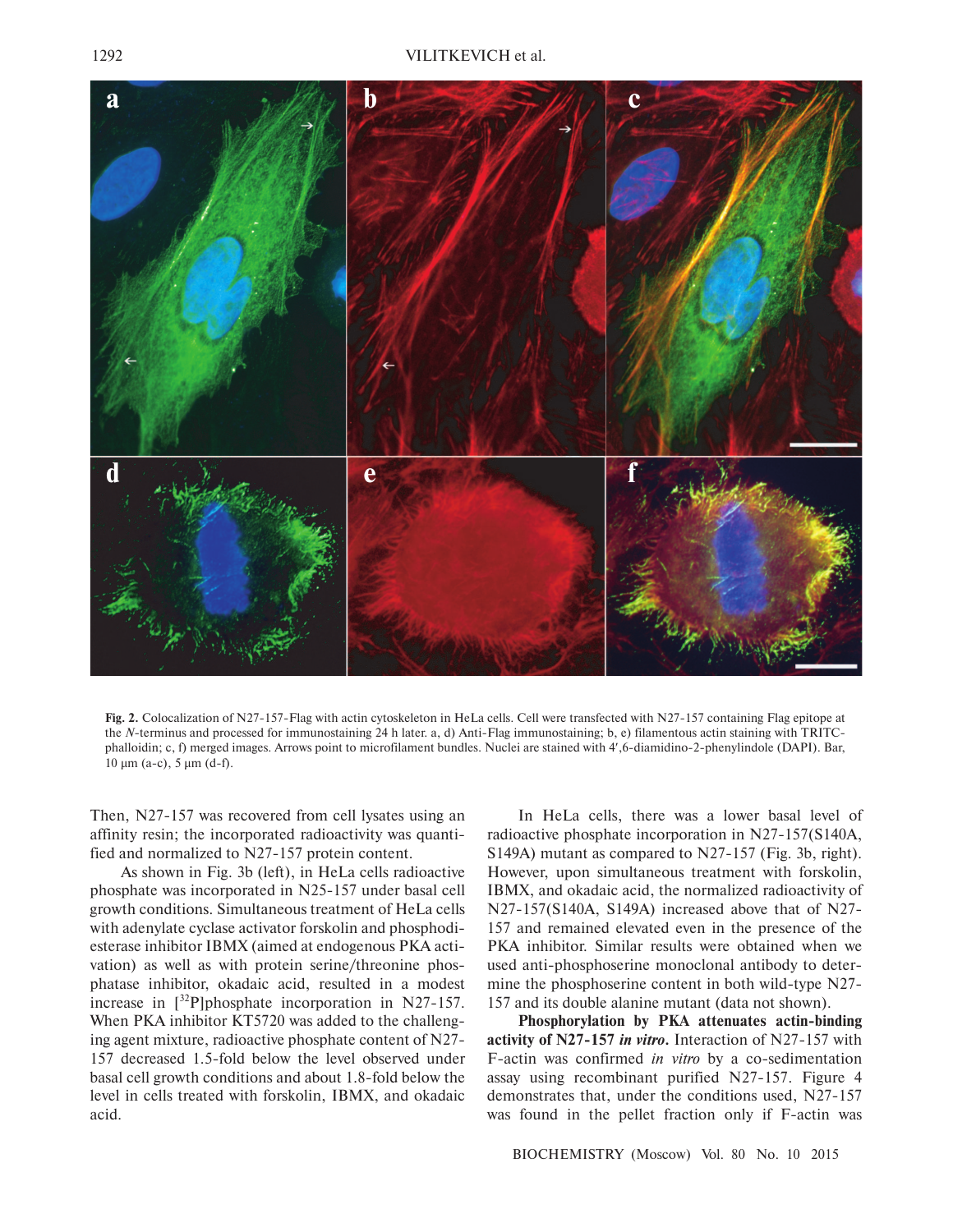included in the probes. Phosphorylation by PKA *in vitro* affects the mode of interaction of N27-157 with purified F-actin leading to attenuation of protein–protein binding, as judged by less phospho-N27-157 protein being distributed to the pellet fraction with F-actin.

**Phosphomimetic mutants of N27-157 demonstrate reduced association with the cytoskeleton in living cells and** *in vitro***.** To elucidate the role of S140 and S149 phosphorylation in living cells, we developed phosphomimetic mutants of N27-157 by replacing S140 and S149 with aspartate residues. N27-157(S149D) and N27- 157(S140D, S149D) were expressed in HeLa cells, and association of these phospho-mutants with the cytoskeleton was studied using a differential extraction approach. As shown in Fig. 5a, wild-type N27-157 distributed equally between cytoskeletal and soluble fractions of HeLa cells extracted with a detergent-containing buffer.

In contrast, single and double phosphomimetic mutants of N27-157 were predominantly found in the soluble fraction, indicating their decreased association with the cytoskeletal components. For both N27-157(S149D) and N27-157(S140D, S149D), a similar extent of interaction with cellular cytoskeleton was observed, suggesting the leading role of the S149D mutation in attenuation of N27-157 binding to the cytoskeletal structures. The N27- 157 to GAPDH ratio did not significantly differ between wild-type N27-157, N27-157(S149D), and N27- 157(S140D, S149D) transfectants (data not shown).

The effect of the S149D mutation was confirmed using an *in vitro* co-sedimentation assay. Figure 5b demonstrates that phosphorylation of the wild-type N27- 157 and incorporation of a single S149D mutation attenuated the binding of N27-157 to actin filaments to similar extent.



**Fig. 3.** Phosphorylation of N27-157 and N27-157(S140A, S149A) *in vitro* and in transfected HeLa cells. a) Recombinant wild-type N27-157 and N27-157(S140A, S149A) mutant were phosphorylated *in vitro* by either PKA (left) or Aurora B kinase (right) in the presence of γ-  $[3^{2}P]$ ATP as described under "Materials and Methods". Representative images of Coomassie R-250 stained gels (upper panels) and autoradiograms (lower panels) are shown. b) HeLa cells expressing at comparable expression levels either N27-157 (*1-3*) or N27-157(S140A, S149A)  $(4-6)$  were loaded with  $[32P]$ orthophosphate and treated either with vehicle  $(1, 4)$ , or with a mixture containing 10  $\mu$ M forskolin, 1  $\mu$ M okadaic acid, and 100  $\mu$ M IBMX (2, 5), or with the same mixture supplemented with PKA inhibitor KT5720 to a final concentration of 1  $\mu$ M (3, *6*). Upper panel, top row, [<sup>32</sup>P]phosphate incorporation in N27-157 and N27-157(S140A, S149A) recovered from HeLa cells and assessed using a Storm Phosphorimager. Upper panel, bottom row, total protein content of N27-157 and N27-157(S140A, S149A) mutant assessed in the same samples using Western blot with anti-Flag antibody. Lower panel, bar graph showing normalized  $^{32}P$  radioactivity content of N27-157 (*1-3*) and N27-157(S140A, S149A) mutant (*4-6*) under cell treatment conditions specified above. Each bar corresponds to a representative radioactivity/immunoblot data shown above it. Mean  $\pm$  S.D.,  $n = 3$ ;  $\ast p < 0.05$  vs. basal phosphorylation level.

BIOCHEMISTRY (Moscow) Vol. 80 No. 10 2015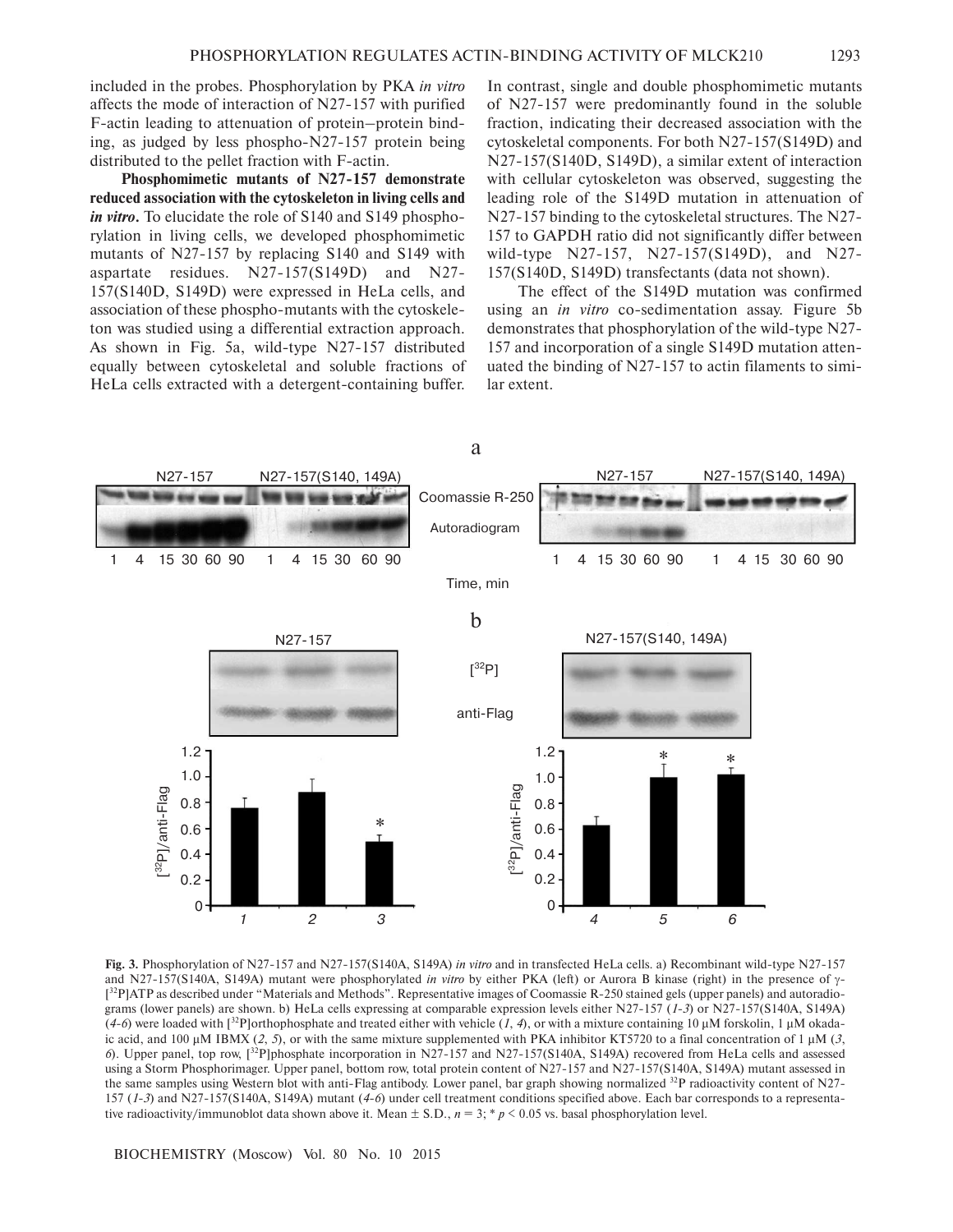

**Fig. 4.** Binding curves of N27-157 and phospho-N27-157 to F-actin *in vitro*. GraphPad Prizm 4 nonlinear fitting of binding data for N27-157 (boxes) and phospho-N27-157 (triangles) interaction with F-actin. Inset, a representative Coomassie R-250 stained gel demonstrating the distribution of N27-157 and its PKA phosphorylated version P-N27-157 between supernatant (s) and F-actin pellet (p) in a co-sedimentation assay at various concentrations of the MLCK210 construct ( $\mu$ M). No F-actin, self-sedimentation of N27-157 and P-N27-157.



**Fig. 5.** Effect of wild-type N27-157 phosphorylation or phosphomimetic mutations on actin binding in cells and *in vitro*. a) Relative distribution of N27-157 and its phosphomimetic mutants between detergent-soluble (open bars) and cytoskeletal fractions (filled bars) of transfected HeLa cells was determined by immunoblotting with anti-Flag antibody. Data are presented as mean  $\pm$  S.D.,  $n = 6$ ,  $\ast p < 0.05$ . Typical immunoblot results are shown above the corresponding bars. b) Binding of N27-157, PKA phosphorylated N27-157, and N27-157(S149D) to F-actin *in vitro*. Distribution of N27-157 between the supernatant (open bars) and F-actin pellet (filled bars) in a co-sedimentation assay was calculated using densitometry of Coomassie-stained gels. Representative gel fragments are shown above the corresponding bars. Data are presented as mean  $\pm$  S.D.,  $n = 3$ .

## DISCUSSION

In this study, we localized the *N*-terminal actinbinding region of MLCK210 to the first IgG-like domain and its *C*-terminal flanking sequence (a.a. 27-157 in the avian sequence used in these studies, which corresponds to a.a. 33-162 in the human sequence) and demonstrated that actin binding is regulated by site-specific phosphory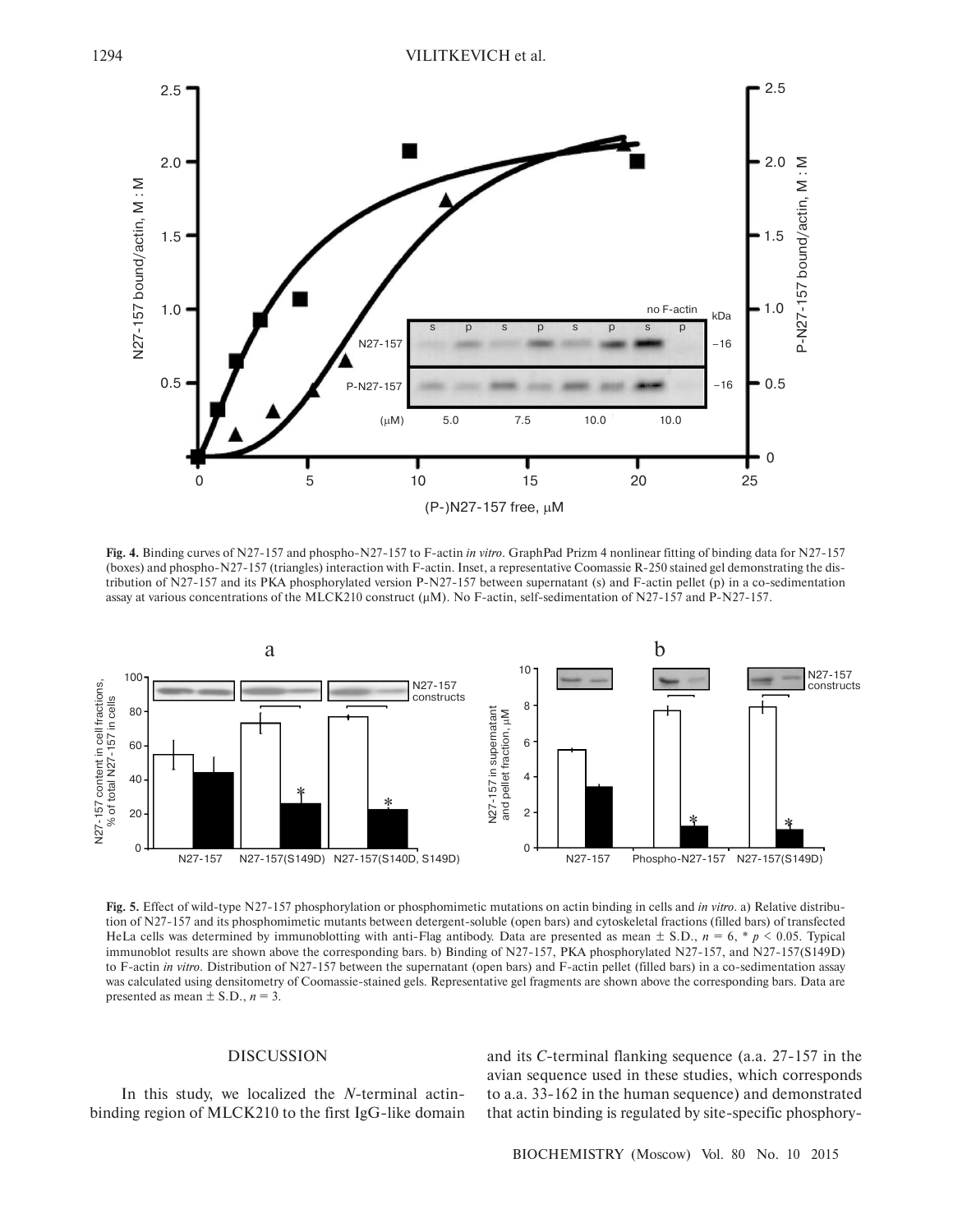lation at a nearby S/T protein kinase substrate segment. The phosphorylation-dependent change in actin-binding activity was observed in both *in vitro* reconstitution and cell-based assays. N27-157, the protein construct based on the segment of MLCK210, co-localized with microfilament bundles in spread transfected HeLa cells, which normally express MLCK210 at low levels. In addition, in rounded metaphase HeLa cells, N27-157 is concentrated in peripheral projections where filamentous actin is preserved (Fig. 2). These structures most likely represent retraction/anchoring fibers that are developed by substrate-dependent cultured cells during mitosis [25].

Previously, we showed that longer MLCK210 *N*-terminal fragments bind actin [8, 11]. In the present study, we show that the N27-157 MLCK210 fragment retains actin-binding activity in cells and *in vitro* (Figs. 2 and 4). These findings indicate that the N27-157 fragment contains an actin-binding site sufficient to target N27-157 to actin-containing filaments in cells. The *N*-terminal MLCK210 fragment containing two *N*-terminal IgG-like domains was able to bundle actin *in vitro* [26], indicating that the *N*-terminal MLCK210 actin-binding site might have a composite structure as it is the case for the actinbinding site located in the central part of the MLCK210 molecule and consisting of five D(F/V)RxxL motifs. Our results indicate that an *N*-terminal actin-binding site, or at least an independent part of the putative composite *N*terminal actin-binding site, is located within the N27-157 MLCK210 fragment. Motif analysis of N27-157 identified a six-residue segment, **E**H**R**PS**I**, with amino acid composition similar to the DF/VRxxL actin-binding motifs that are located in the central part of MLCK210 and provide for high affinity binding to actin filaments [27, 28]. Noteworthy, the **E**H**R**PS**I** motif is phylogenetically conserved across avian, rodent, and human. A single DF/VRxxL-like motif in the *N*-terminal actin-binding site versus five DF/VRxxL motifs in the central actinbinding region of MLCK210 is consistent with markedly different affinities [8-11] of these sites to actin filaments. Therefore, a lower-affinity *N*-terminal actin-binding region is likely to be involved in transient interactions with adjacent actin filaments, whereas the central actinbinding region is more likely to keep MLCK210 permanently attached to a particular actin filament. Based on the model of MLCK210 *N*-terminal tail as a flexible chain of six IgG-like domains connected by unstructured spacers, it is suggestive that MLCK210 has two actinbinding sites positioned quite distantly from each other. As such, MLCK210 can be regarded as a long-range microfilament cross-linker capable of forming loose mesh-works of actin filaments. This model is supported by previous electron microscopy data demonstrating the full-length *N*-terminal tail of MLCK210 to form networks and loose bundles of actin filaments [8]. Hence, in the cellular context, MLCK210 may complement the function of another high molecular weight actin-binding

protein, filamin [29], and cooperate with the latter in regulation of the local sol–gel conversion of the cytoplasm.

In the *N*-terminal actin-binding region of MLCK210, bioinformatics analyses reveal several consensus PKA phosphorylation sites, but only the sites containing S140 and S149 were identified experimentally in the studies reported here. Both S140 and S149 map to the linker sequence between the first and second IgG-like domains of MLCK210. Moreover, S149 is located within the putative actin-binding motif <sup>145</sup>EHRP**S**I <sup>150</sup>. The potential significance to cellular function and integration with other signal transduction pathways ("cross-talk") is indicated by the reduction of actin binding brought about by phosphorylation at S140/149. Further support is provided by the finding that phosphomimetic mutants of N27-157 (S149D and S140D, S149D) show less cytoskeleton association in transfected cells (Fig. 5a). Additional *in vitro* experiments using N27-157(S149D) mutant and wild-type N27-157 phosphorylated by PKA (Fig. 5b) provided evidence that S149 phosphorylation in N27-157 has a more pronounced effect in the regulation of N27-157 interaction with actin filaments, whereas S140 and other yet unidentified phospho-S/T residues within the N27-157 sequence exert minor if any effect.

Although the molecular mechanisms of the effect of phosphorylation on actin binding remain to be established, the results reported here are consistent with a parsimonious model in which the phosphorylatable serine residue is within, or in close proximity to, sequences intimately involved in actin–MLCK210 interaction. Finally, identification of MLCK210 phosphorylation at S149 in mouse brain during high-throughput proteomic screen [18, 19] (see also http://www.phosphosite.org/proteinAction. do?id=15552&showAllSites=true) provides additional support for the *in vivo* significance of this posttranslational modification that has a measurable and functionally relevant outcome in various experimental models.

Clearly, the independent localization of phosphorylation sites and actin-binding regions to this common *N*terminal domain, combined with their direct linkage through activity, provide a strong argument in favor of the *N*-terminal domain being essential to selective MLCK210 roles in cellular responses. However, there is a diverse set of possible mechanisms that could be exploited by the cell to add further complexity and potential biological selectivity to responses. For example, a PKA-mediated response antecedent to a cellular response using another signal transduction pathway might result in PKA phosphorylation of the two serine residues, preventing subsequent phosphorylations by other kinases at the consensus but unused phosphorylation sites present in the N27-157 sequence. The technical details on our phosphorylation studies with the double serine-to-alanine mutant proteins are consistent with the possibility of such cryptic phosphorylation sites. Alternatively, the timing of cellular stimuli could be critical for different kinases to exploit the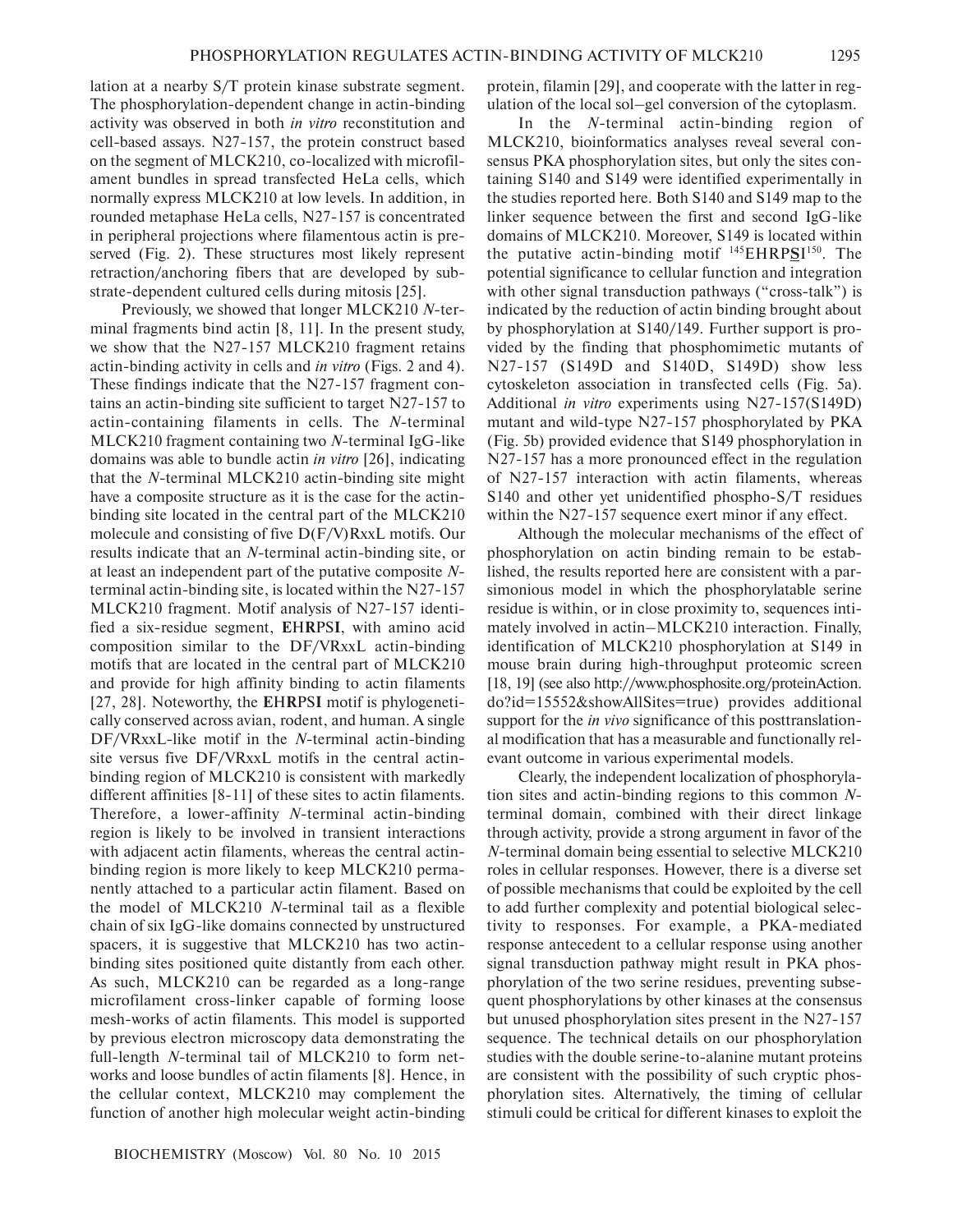same phosphorylation sites depending on which cellular pathways are dominant under a given set of circumstances. An example in this regard is the protein kinase Aurora B, which is capable of phosphorylating the *N*-terminal domain of MLCK210 [17]. We showed that Aurora B can phosphorylate N27-157 and, further, that this capability is lost when the double phosphorylation site mutant N27-157(S140A, S149A) is used as the substrate. Although both kinases might be capable of using the same phosphorylation sites within this domain, the physiological context could dictate which one would be engaged in a given time window or in response to cellular stimuli. Aurora B is most active in mitosis, while PKA does not appear to have such a restriction, so it could transduce cAMP-mediated responses in interphase cells. In this context, PKA and Aurora B might comprise a minimum set of protein kinases needed to regulate MLCK210 phosphorylation throughout the cell cycle.

In summary, we have mapped the actin-binding activity of the MLCK210 unique *N*-terminal tail domain to a more restricted region and mapped a functional set of phosphorylation sites to the same region. Aurora B and cAMP-dependent protein kinase are two examples of S/T protein kinases to specifically phosphorylate these sites. Further, we have linked phosphorylation of this proximal site to attenuation of the same domain's actin-binding activity and cellular cytoskeleton localization function. The results add to an increasing body of knowledge about the functions of MLCK210 domains outside of the catalytic domain and provide a foundation for future research into the molecular basis of phosphorylationdependent modulation of this key regulatory protein.

Assistance of Dr. Olga V. Stepanova with initial immunofluorescence studies is acknowledged.

This work was supported by the Russian Foundation for Basic Research grants 08-04-01158 (VPS), 11-04- 01343 (VPS) and 12-04-32265 (ELV).

### REFERENCES

- 1. Watterson, D. M., Collinge, M., Lukas, T. J., Van Eldik, L. J., Birukov, K. G., Stepanova, O. V., and Shirinsky, V. P. (1995) Multiple gene products are produced from a novel protein kinase transcription region, *FEBS Lett.*, **373**, 217- 220.
- 2. Birukov, K. G., Schavocky, J. P., Shirinsky, V. P., Chibalina, M. V., Van Eldik, L. J., and Watterson, D. M. (1998) Organization of the genetic locus for chicken myosin light chain kinase is complex: multiple proteins are encoded and exhibit differential expression and localization, *J. Cell. Biochem.*, **70**, 402-413.
- 3. Clayburgh, D. R., Rosen, S., Witkowski, E. D., Wang, F., Blair, S., Dudek, S., Garcia, J. G., Alverdy, J. C., and Turner, J. R. (2004) A differentiation-dependent splice variant of myosin light chain kinase, MLCK1, regulates

epithelial tight junction permeability, *J. Biol. Chem.*, **279**, 55506-55513.

- 4. Gallagher, P. J., Garcia, J. G., and Herring, B. P. (1995) Expression of a novel myosin light chain kinase in embryonic tissues and cultured cells, *J. Biol. Chem.*, **270**, 29090- 29095.
- 5. Garcia, J. G., Lazar, V., Gilbert-McClain, L. I., Gallagher, P. J., and Verin, A. D. (1997) Myosin light chain kinase in endothelium: molecular cloning and regulation, *Am. J. Respir. Cell Mol. Biol.*, **16**, 489-494.
- 6. Xu, J., Gao, X. P., Ramchandran, R., Zhao, Y. Y., Vogel, S. M., and Malik, A. B. (2008) Nonmuscle myosin lightchain kinase mediates neutrophil transmigration in sepsisinduced lung inflammation by activating beta2 integrins, *Nat. Immunol.*, **9**, 880-886.
- 7. Shirinsky, V. P., Vorotnikov, A. V., Birukov, K. G., Nanaev, A. K., Collinge, M., Lukas, T. J., Sellers, J. R., and Watterson, D. M. (1993) A kinase-related protein stabilizes unphosphorylated smooth muscle myosin minifilaments in the presence of ATP, *J. Biol. Chem.*, **268**, 16578-16583.
- 8. Kudryashov, D. S., Chibalina, M. V., Birukov, K. G., Lukas, T. J., Sellers, J. R., Van Eldik, L. J., Watterson, D. M., and Shirinsky, V. P. (1999) Unique sequence of a high molecular weight myosin light chain kinase is involved in interaction with actin cytoskeleton, *FEBS Lett*., **463**, 67- 71.
- 9. Kudryashov, D. S., Stepanova, O. V., Vilitkevich, E. L., Nikonenko, T. A., Nadezhdina, E. S., Shanina, N. A., Lukas, T. J., Van Eldik, L. J., Watterson, D. M., and Shirinsky, V. P. (2004) Myosin light chain kinase (210 kDa) is a potential cytoskeleton integrator through its unique Nterminal domain, *Exp. Cell Res.*, **298**, 407-417.
- 10. Smith, L., Su, X., Lin, P., Zhi, G., and Stull, J. T. (1999) Identification of a novel actin binding motif in smooth muscle myosin light chain kinase, *J. Biol. Chem.*, **274**, 29433-29438.
- 11. Vilitkevich, E. L., Kudriashev, D. S., Stepanova, O. V., and Shirinsky, V. P. (2004) A new actin-binding area of the myosin light chains' high-molecular kinase, *Ross. Fiziol. Zh. im. I. M. Sechenova*, **90**, 577-585.
- 12. Birukov, K. G., Csortos, C., Marzilli, L., Dudek, S., Ma, S. F., Bresnick, A. R., Verin, A. D., Cotter, R. J., and Garcia, J. G. (2001) Differential regulation of alternatively spliced endothelial cell myosin light chain kinase isoforms by p60(Src), *J. Biol. Chem.*, **276**, 8567-8573.
- 13. Dudek, S. M., Birukov, K. G., Zhan, X., and Garcia, J. G. (2002) Novel interaction of cortactin with endothelial cell myosin light chain kinase, *Biochem. Biophys. Res. Commun.*, **298**, 511-519.
- 14. Shin, D. H., Chun, Y. S., Lee, K. H., Shin, H. W., and Park, J. W. (2009) Arrest defective-1 controls tumor cell behavior by acetylating myosin light chain kinase, *PLoS One*, **4**, e7451.
- 15. Takizawa, N., Ikebe, R., Ikebe, M., and Luna, E. J. (2007) Supervillin slows cell spreading by facilitating myosin II activation at the cell periphery, *J. Cell Sci.*, **120**, 3792-3803.
- 16. Wadgaonkar, R., Dudek, S. M., Zaiman, A. L., Linz-McGillem, L., Verin, A. D., Nurmukhambetova, S., Romer, L. H., and Garcia, J. G. (2005) Intracellular interaction of myosin light chain kinase with macrophage migration inhibition factor (MIF) in endothelium, *J. Cell. Biochem.*, **95**, 849-858.

BIOCHEMISTRY (Moscow) Vol. 80 No. 10 2015